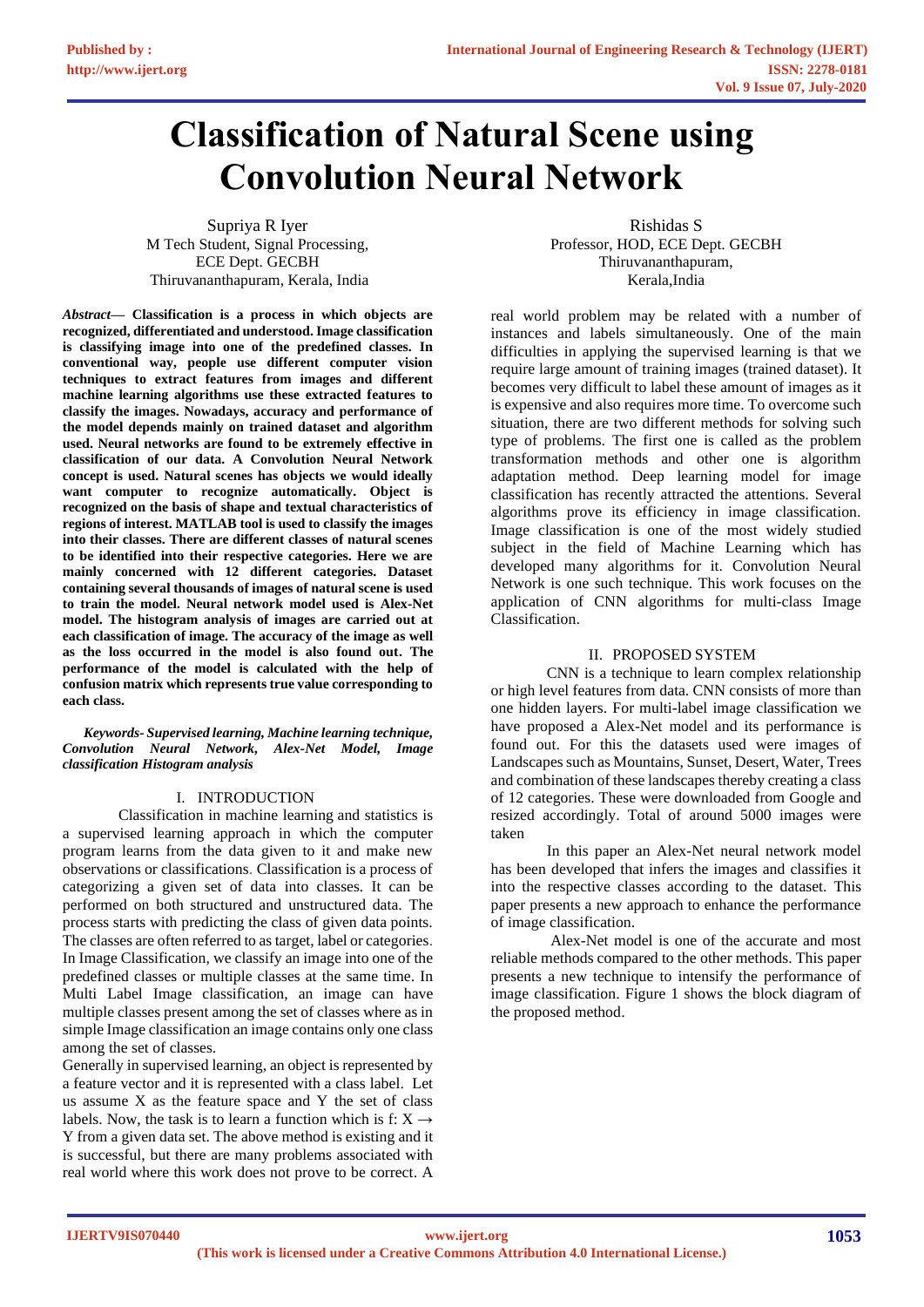

Fig. 1. Block diagram of proposed system

#### *A. Graphical User Interface Image Classification*

Graphical user interfaces (**GUIs**), provide point-andclick control of your software applications, eliminating the need for others to learn a language or type commands in order to run the application. This is applicable for use within MATLAB and also as standalone desktop or web apps. This is used to create an app user interface by writing the code itself. For added control over design and development, here MATLAB functions are used to define the layout and behavior. In this approach, a figure is acting to serve as the container for user interface and add components to it programmatically. In this work, GUI technique for multi label image classification is used. The combination of ConvNet with the same architecture with GU interface for multi label image classification is implemented. The classified images are stored as data values in matrix form in MATLAB. To represent the image, GUI converts the matrix form into images.

#### *B. Formation of dataset*

For Multi Class image Classification, dataset consisting of different classes such as Trees, Sunset, sea, desert, mountains, etc. Total of around 5000 images were collected. The tabular form of different products with their number of images taken is shown. Here each product represents a class. The figure 2 shows the sample of images which are used in the natural scene dataset. Before the dataset images are passed through the model foe classification every image is resized to the size acceptable by the model.

## *C. Preprocessing*

First resize all images into 227 x 227 because CNN (here Alex-net so 227 x 227 dimension) requires fixed size image as input. And split dataset into 80% and 20% where test set has some examples from each class and training set has images. Resized all images to 227 x 227 pixels and created two sets one is train set and other is test set. The labels for

each image will be given different class score to represent it as different classes for easy identification.

| Table 1. Dataset of natural scene |               |
|-----------------------------------|---------------|
| <b>Label set</b>                  | <b>Images</b> |
| Desert                            | 822           |
| Mountain                          | 689           |
| Sea                               | 601           |
| Sunset                            | 645           |
| Desert Mountain                   | 110           |
| <b>Desert Sunset</b>              | 276           |
| Desert Sea                        | 139           |
| <b>Trees</b>                      | 733           |
| Desert trees                      | 302           |
| Mountain trees                    | 105           |
| Desert sunset mountain            | 122           |
| Desert sunset trees               | 116           |



Fig. 2. Some sample images for natural scene dataset

## III. ARCHITECTURE OVERVIEW

Convolutional Neural Networks are very similar to ordinary Neural Networks. They are made up of neurons that have learnable weights and biases. Each neuron receives some inputs, performs a dot product and optionally follows it with a non-linearity. The whole network takes input as the raw image pixels on one end to class scores at the other. And they still have a loss function (e.g. here it's Softmax) on the last (fully-connected) layer.

 ConvNet architectures make the explicit assumption that the inputs are images, which allows us to encode certain properties into the architecture. These then make the forward function more efficient to implement and vastly reduce the amount of parameters in the network.

Neural Networks receive an input (a single vector), and transform it through a series of *hidden layers*. Each hidden layer is made up of a set of neurons, where each neuron is fully connected to all neurons in the previous layer, and where neurons in a single layer function completely independently and do not share any connections. The last fully-connected layer is called the "output layer" and in classification settings it represents the class scores.

For feature extraction we used Convolution neural network (CNN) and for classification we used affine network which is nothing but fully connected neural network (NN). The CNN and NN works together and hence called as ConvNet. The ConvNet is a combination of several Convolutional layers followed by pooling layer and whole followed by affine layer. After data collection the main task is to extract good features from images that is to make 3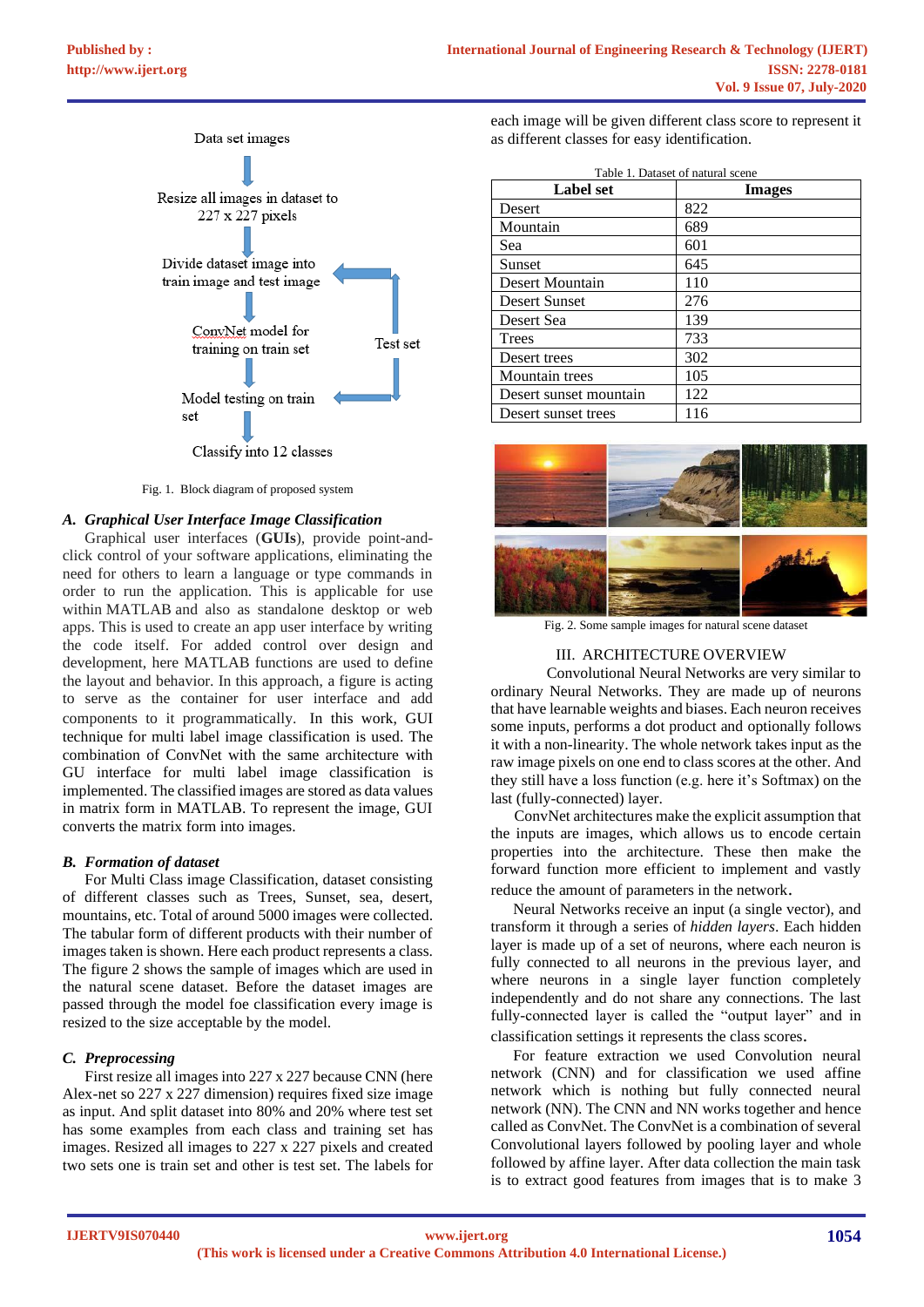dimension tensor into a one dimension tensor for this we used a series of five Convolution Neural Network (CNN) for feature extraction and Affine Network (fully connected network) for the classification purpose. ConvNet architectures make the direct assumption that the inputs are images, which allows to encode certain properties into the architecture. This then make the forward function more efficient to implement and vastly reduce the amount of parameters in the network. The fig. 3 is a ConvNet which stacks the neurons in the form of width, height and depth as visualized in one of the layers. Each layer of a ConvNet converts the 3D input volume to a 3D output volume of neuron activations.



As mentioned earlier in the above section, a general ConvNet is a series of layers and each layer of a ConvNet transforms one volume of activations to another through a differentiable function. Three different types of layers are used to build ConvNet architectures. These layers are: Convolution Layer, Pooling Layer and Fully Connected Layer. These layers are combined to form a full ConvNet architecture.

- INPUT [227x227x3] holds the unprocessed pixel values of the image, in this situation an image has width of 227, height of 227, and with three colour channels R, G, B with a depth of 3.
- The CONV layer calculates the output of the neurons which are connected to local regions in the input, each of which computes a dot product between their weights and a small region which are connected to the input volume. This may result in a volume such as  $[227x227x32]$  if we make use of 32 filters. Similarly after the second layer convolution resultant volume is obtained.
- RELU layer is used to apply an element wise activation function. The width, height, result in volume
- POOL layer performs a down sampling operation. Mostly the max pooling process is done. This includes selecting maximum from the pooling region of interest. This is fed to next layer as input.
- FC (i.e. fully-connected) layer computes the class scores. Each neuron in this layer is connected to all the other neurons in the previous layers. The result of the convolution and max pooling process is taken by this layer and use them to classify the image with a label.

# IV. PROCESS FLOW

The model of a Convolution Neural Network written in MATLAB is Alex-Net model architecture. The model is used to train a large network, uses feature map technique and hence classified with respect to their class score. The following steps are involved for each image to be classified.

# *A. Data loading and Pre-processing*

During the data loading and preprocessing phase, the image dataset is split in the ratio 80:20. The height and width dimensions of each image are changed to uniform size. A batch size for processing at a time is also defined during the initial process of this phase in order to increase the processing speed. If required the intensity values are changed to the requirement ranging from 0 to 255. Then the images from the training image dataset is loaded into the training generator. Similarly images from the validation image dataset is loaded into the validation generator. The classification mode is set and class indices are assigned. The model and the necessary functions are loaded from the MATLAB add- on functions.



Fig. 4. Process flow

#### *B. Convolution Network Model Architecture*

The various parameters such as the number of convolution layers, activation functions and other important parameters required for the CNN architecture say Alex-Net are set. And in this way the model of this architecture is set. More the number of convolution layer more the training accuracy will be present in order to extract more features. The model architecture is shown in the figure 4.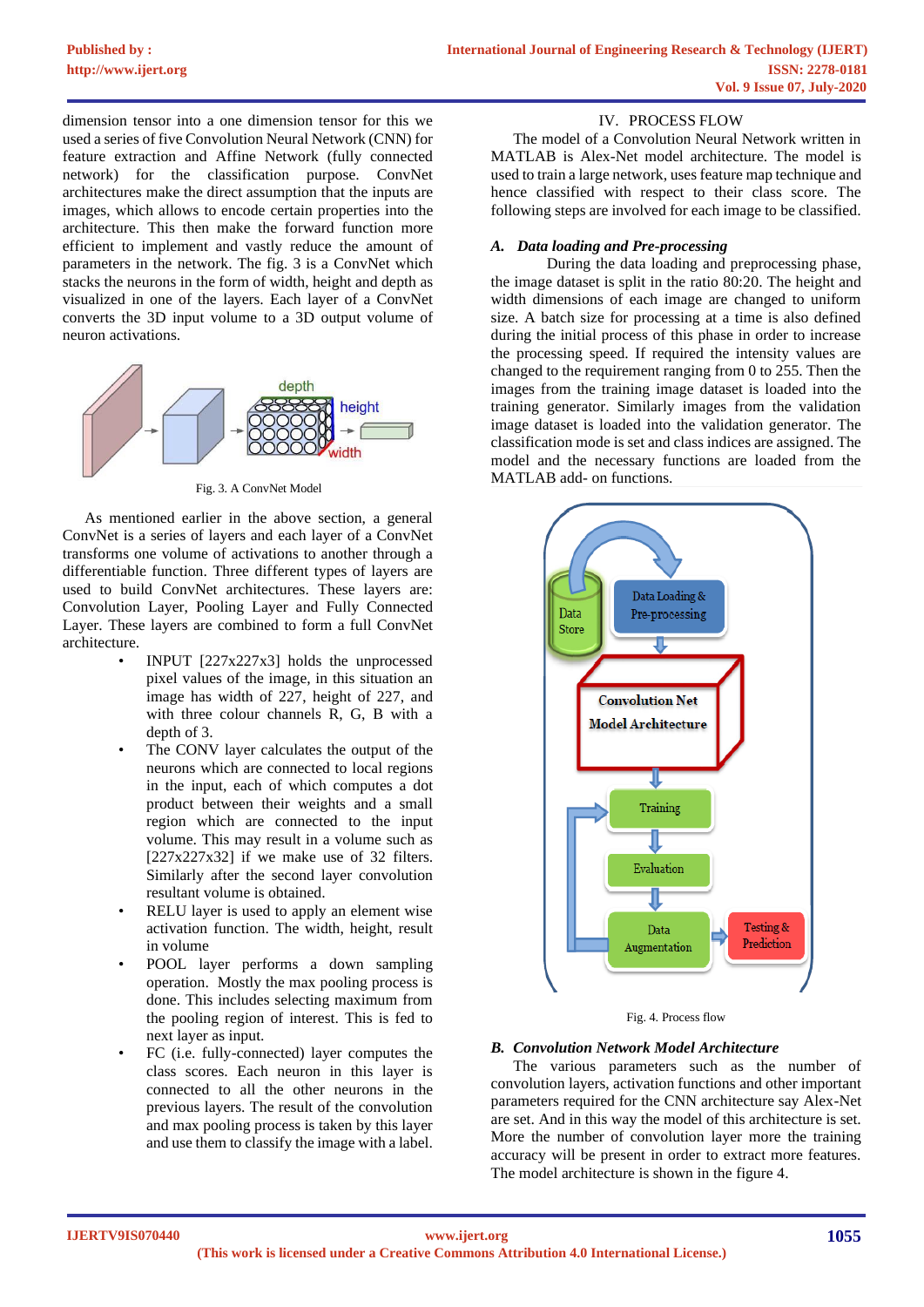The convolution layer thereby has a problem that it can be conceived very easily and so the output of one layer gets transferred to another layer as input. In order to avoid such issues of curse of dimensionality the convolution layers are interlaced with the pooling layer. The main purpose of the pooling layer is to reduce the spatial size by reducing the amount of parameters and computation in the networks. Also to control the over fitting pooling layer plays an important role. Mostly the max pooling is done.

A non-saturating activation function ReLU-Rectified Linear Unit function given by

 $f(x) = max(0,x)$ 

is generally used. This is done in order to increase the nonlinearity property as well as to improve the overall network. In the final step of this phase, after several convolutional and max pooling layers a high level reasoning in the neural network is done via fully connected layers. This fully connected layers have connection with all the Relu activation function. These are connected by the neurons. Thus the output of fully connected layer is given to softmax layer for different scores (classes).

# *C. Training*

The training image set is then trained on the model by setting the number of stages of training (Epochs). In this phase the inputs (training set images) are completely passed through the network. Also a backward phase takes place where the weights are updated.

# *D. Evaluation*

In this phase, the model is run by the validation dataset which was generated in the beginning. This is mainly done to compute the accuracy of the model. The accuracy of training and validation data set for each of the epoch if required can be plotted. This will indicate progress of the validation dataset.

# *E. Data Augmentation*

To improve the performance of the network with the existing samples we hereby artificially enhance the training dataset by applying some random transformations such as rotation, cropping, rescaling, etc. of images. These transformations on training and validation dataset increases the volume of the dataset. After this augmentation is done, the model is allowed to recompile and re-evaluate on the newly generated training dataset. Hence, the accuracy of the model is generally improved after this phase.

# *F. Testing and Prediction*

From different classes test images are randomly chosen and pre-processed as it was done for training and validation dataset which is mainly the image dimension and intensity normalization. The test images are then subjected into the model for classification. The model thereby predicts the image into their perspective classes and labeled correctly.

## V. ALEX-NET ARCHITECTURE

Alex-Net model is the most representative model of CNN. Because of its superior performance, less training parameters and strong robustness, the model suits well for

classification of images. Alex-Net is a deep CNN model with multiple hidden layers, including an input layer, convolutional layers, pooling layers, fully connected layers and an output layer with different output class labels (here 12 classes).

Deep CNN reduces the dimensions of image by increasing the number of hidden layers (convolution layer and max pooling layers) and therefore extracts the sparse image features in low dimensional space.

Alex-Net model directly uses Relu non-linearity in the data structures to make the initialized method more consistent with the theory and also begin to train the network directly from the starting point to enhance the training speed.

## *A. Input Layer*

The images are reduced to 227 x 227 dimensions and selected as input to training network. The red, green and blue are the main colors of images.

## *B. Convolution Layer (C1)*

First convolution layer is used for feature extraction and so in this way we obtain 96 feature map with size 55 x 55 dimension. This is obtained by using the convolutional kernel of size 11 x 11 dimension.

The size of the convolution kernel is to extract the effective local features in the range of convolution kernel with representation ability. Therefore the proper setting of the convolutional kernel is very important to extract the effective image features and improve the performance of the CNN.

Convolution layer filters the 227 x 227 image with 96 convolution kernels of size 11 x 11 with stride of 4 pixels for sampling frequency, namely the convolution kernel is spread over every unit of size 11 x 11. Finally, we get 96 feature maps with size of  $(227/4-1)(227/4-1)= 55 \times 55$ .

RGB Image



Fig 5. Alex- Net Architecture

# *C. Max- Pooling Layer*

The pooling process is to select the maximum in each of pooling regions as the value of the area after pooling.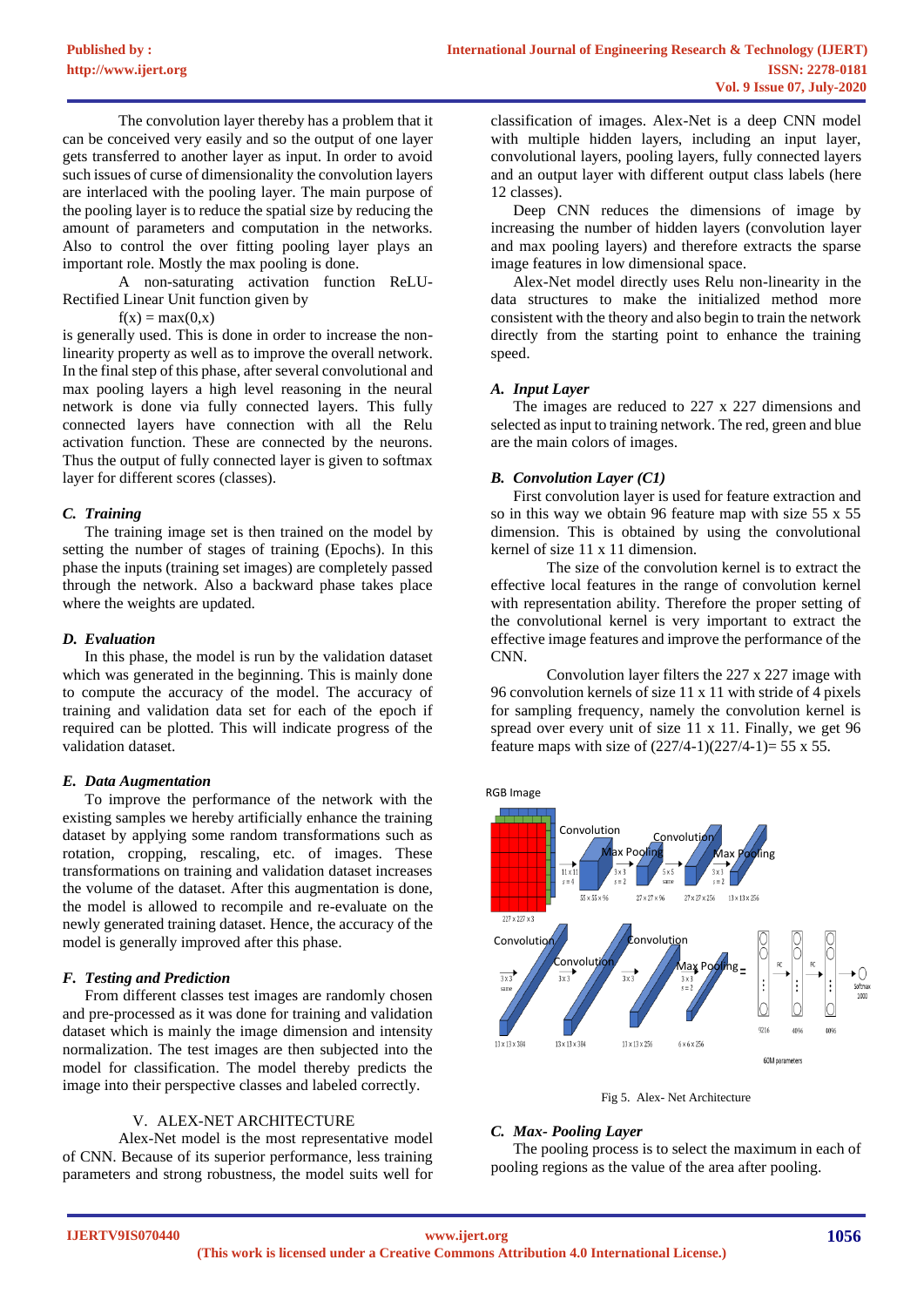In this layer, we choose a max pooling layer over a 3 x 3 region in order to control the speed of dimensionality reduction, because the decline in dimension is decreasing exponentially. If the speed is falling faster, the images are tougher and many details are lost. So such a situation should be avoided.

## *D. Convolution Layer (C2)*

The  $2<sup>nd</sup>$  layer extracts features similar to  $1<sup>st</sup>$  convolution layer. C2 takes input from the output of  $1<sup>st</sup>$  convolution layer and filters with 256 feature maps with size of 27 x 27. Each feature maps in pooling layer as input for convoluting again. Reason behind this is sparsely connected mechanism keeps the number of connections in a reasonable range. The asymmetry of network enables the different combinations to extract various features.

## *E. Remaining convolution layers and pooling layers*

With continuous increase of depth of convolution, the extracted features are more abstract showing more expressive power. The classification process with accuracy increases when depths are more added and so performance level of CNN increases.

# *F. Fully Connected (FC) Layer*

The objective of fully connected layer is to take the results of the convolution and pooling process and use them to classify the image into a label. Then they pass forward to the output layer in which every neuron represents a classification label. The output of fully connected layer is fed to softmax which produce a distribution over 12 classes. Output is 12 classes with its labels.

## VI. RESULTS

The results of Natural Scene classification using CNN are as follows:

#### *A. Classification*

To check the classification done by the model, different sets of trained images were passed through the model. For classification, the trained images which are 227 x 227 in dimension are loaded in the respective code in jpg format. The resized images with kb size is classified along with label. When the code is run, then GUI displays a window showing 12 different switches/pushbuttons along with confusion matrix switch and a display portion of accuracy and loss. The right hand side of the window displays the classified image with its label. This happens when a pushbutton corresponding to its code is evoked. For example, a Desert Mountain pushbutton is clicked, then the code corresponding to it is called and then whichever image is uploaded it will display it with its correct label. For example: if desert mountain switch is clicked then the image uploaded corresponding to its code gets classified as desert mountain. This is how an image is classified to its correct class. Like these 12 classes can be classified. The figure shows the classification of Desert Mountain.



#### *B. Histogram Analysis*

Histogram prediction helps in analysis of an image in depth. Histogram analysis is a graphical representation of the tonal distribution in an image. It plots the number of pixels for each tonal value. To understand the entire tonal distribution of a specific image in glance histogram plays a vital importance. The horizontal axis of the graph represents the tonal variations, while the vertical axis represents the total number of pixels in that particular tone.

To the left side of the horizontal axis represents the pixels of the dark areas, whereas the middle part represents the mid tonal values and the right side represents the light areas. The vertical axis represents the size of the area that is the total number of pixels captured in each one of these zones. Thus, the histogram for a very dark image will have most of its data points on the left side and center of the graph. Whereas, the histogram with a very bright image will have most of its data points on the right side and center of the graph. Each image will show its histogram graph corresponding to classified image. Histogram analysis of image is shown in the figure.



#### *C. Accuracy of the Model*

The accuracy of the model is quite high and thus the model performs well with good classification. Since Relu function is used instead of Tanh to add non linearity so this accelerates the speed by 6 times at the same accuracy. Here the accuracy of the Alex-Net model is obtained 89.6%. This is comparatively high. The whole trained images are tested and accuracy found to be good. The accuracy is thus displayed.

#### *D. Loss of the Model*

The loss obtained in classification of Alex-Net model is 10%. Here, hamming loss is obtained. Hamming loss is the